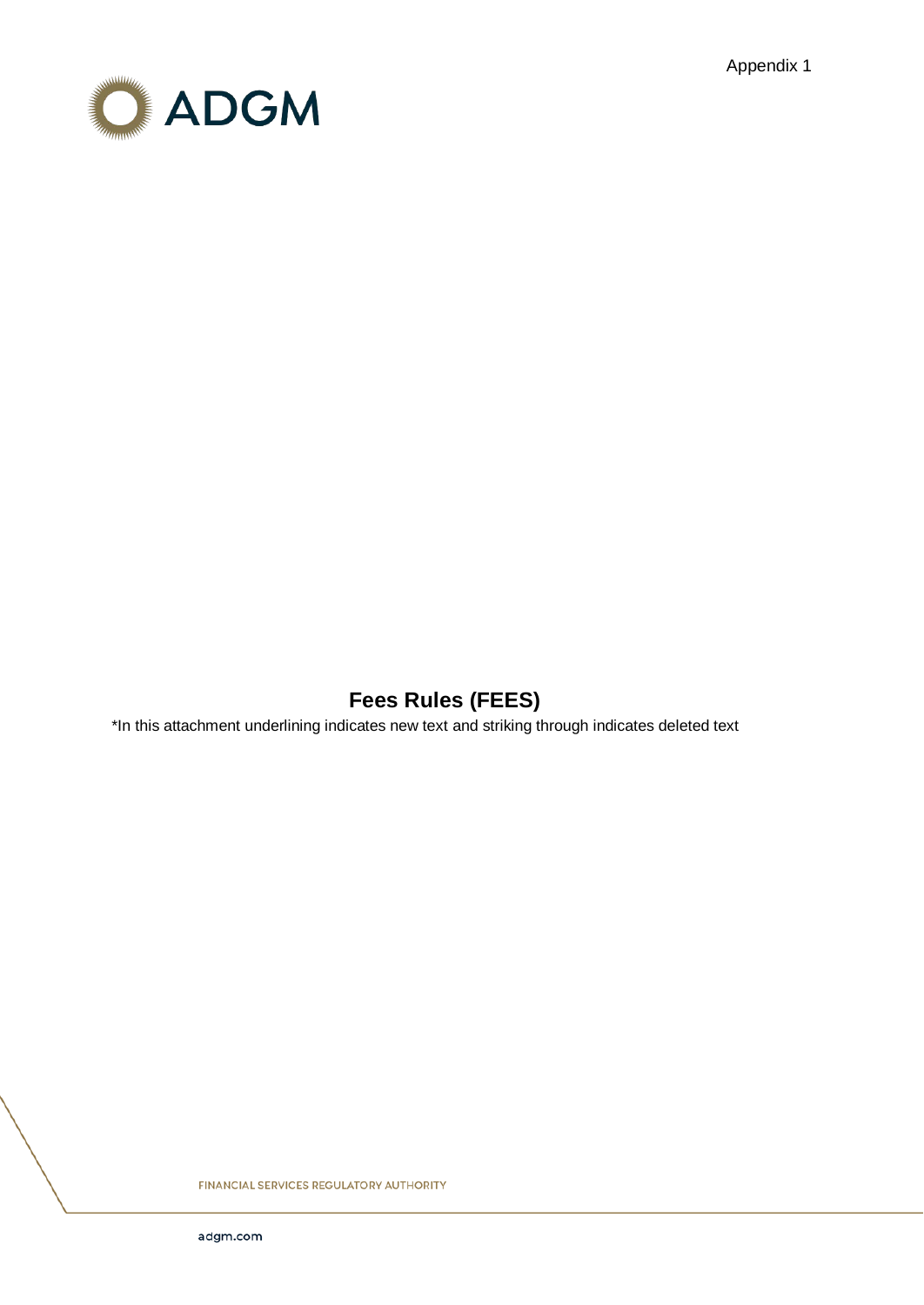### **4. OTHER FEES**

…

## **4.3 Registering a Domestic Fund pursuant to the Fund Passporting Rules**

- 4.3.1 A Fund Manager registering a Domestic Passported Fund with the Regulator, must pay to the Regulator a notification fee of \$9,500 in respect of each Domestic Passported Fund, in accordance with Fund Passporting Rule 7.1.1.
- 4.3.2 A Fund Manager of a Domestic Passported Fund must pay to the Regulator an annual passporting fee of \$2,000 in respect of each Domestic Passported Fund, in accordance with Fund Passporting Rule 7.1.2.

### **4.4 Fees for late submission of Regulatory Filings**

- 4.4.1 An Authorised Person, a Designated Non-Financial Business or Profession or a Recognised Body that submits a Regulatory Filing after the due date must pay to the Regulator a fee of \$100 for each Business Day or part thereof that the Regulatory Filing is overdue.
- 4.4.2 When a Regulatory Filing is received by the Regulator after its due date, the Regulator will issue to the Authorised Person, Designated Non-Financial Business or Profession or Recognised Body a final notice specifying the total fee due that must be paid within fifteen Business Days of the date of that notice.
- 4.4.3 Where an Authorised Person, Designated Non-Financial Business or Profession or a Recognised Body wishes to appeal to the Regulator against a fee imposed under Rule 4.4.1, it must do so within ten Business Days of the date of the final notice and in the form prescribed by the Regulator.
- 4.4.4 Nothing in this Section limits the right of the Regulator to take any other action.

## **Guidance**

- 1. The Regulator will only consider an appeal under Rule 4.4.3 where there are exceptional circumstances wholly outside the control of an Authorised Person, Designated Non-Financial Business or Profession or a Recognised Body that result in the submission of a Regulatory Filing after the date on which it becomes due. Any such appeal will be considered by the FSRA and may result in the fee being upheld, reduced, waived or refunded.
- 2. The Regulator will also monitor the completeness and the accuracy of each Regulatory Filing and other regulatory returns that are required by the Rulebooks, whether returned prior to the due date or afterwards, and where there is an incomplete or inaccurate submission the Regulator may take supervisory action.
- 3. Where a Regulatory Filing is submitted after the date on which it becomes due, the Authorised Person, Designated Non-Financial Business or Profession or a Recognised Body is in breach of a Rule. The Regulator is entitled to take further